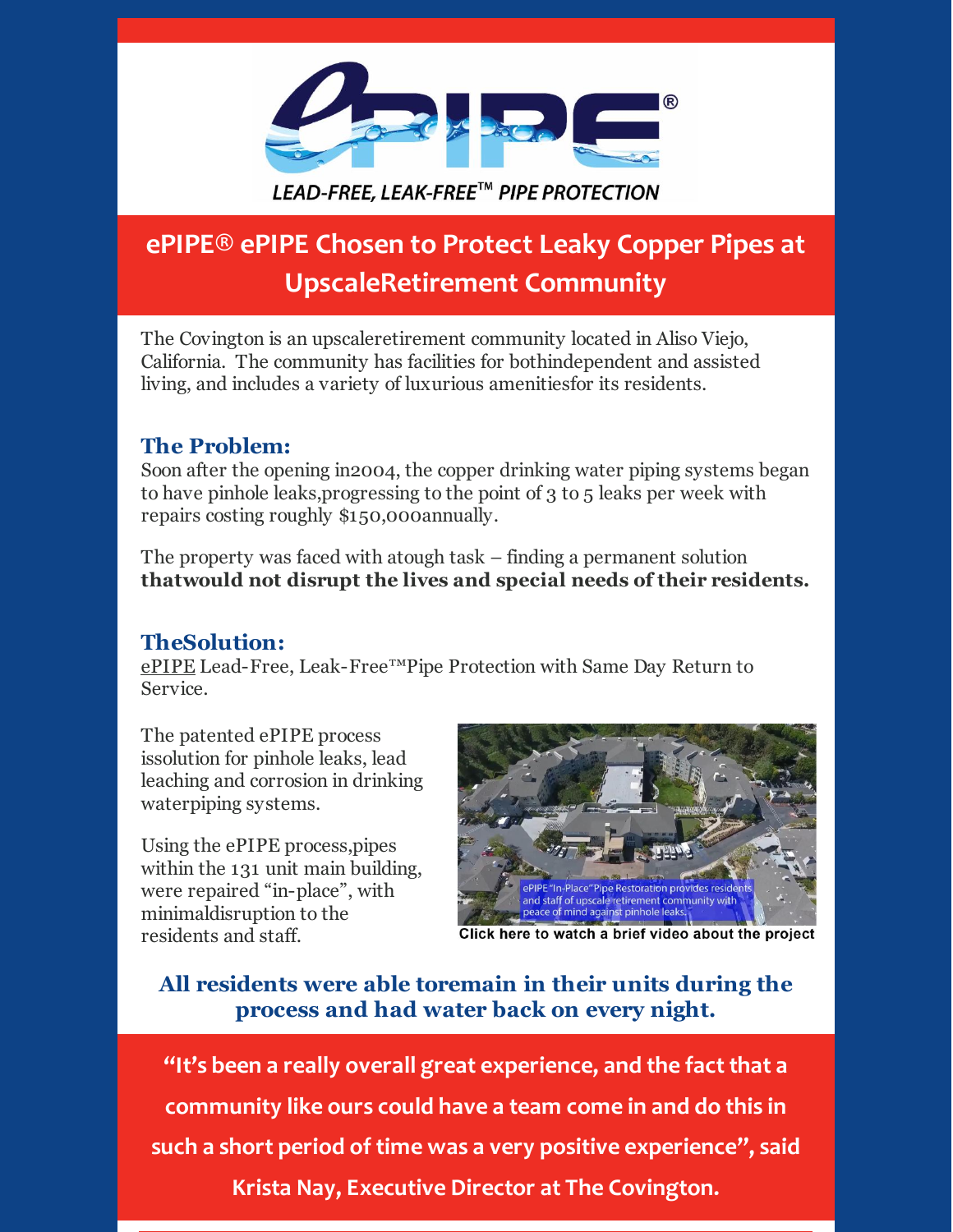#### **About ePIPE***®*

The patented ePIPE process involves restoring pipes in-place, with anapplication of an epoxy barrier coating resulting in a restored epoxy linedpiping system. The process provides for a solution for pinhole leaks, corrosioncontrol and prevention of lead leaching from pipes for both commercial andresidential piping systems. ePIPE LeadSmart service providers are located inthe US, Canada, UK, Mexico, Europe and Hong Kong. ePIPE products are sold under the brand names PurPipe®, NuPipe®, Aquam® and ePIPE®. For more information contact us at [www.epipeinfo.com](http://www.epipeinfo.com/)





Want to become a part of the solution? Learn how to become an ePIPE Certified Installer by clicking below.

Become an ePIPE [Installer](http://www.aceduraflo.com/affiliate)



Looking for a Certified Installer in your area? Click the link below to find installers near you.

Locate an ePIPE [Installer](http://www.aceduraflo.com/locate-an-installer)



World Headquarters 3122 West Alpine Street, Santa Ana, CA 92704 **Phone:** 714-564-7600 **Toll Free:** 888-775-0220

Visit Our [Website](http://www.aceduraflo.com/)

[Contact](http://www.aceduraflo.com/content/contact) Us Today

STAY CONNECTED WITH US!